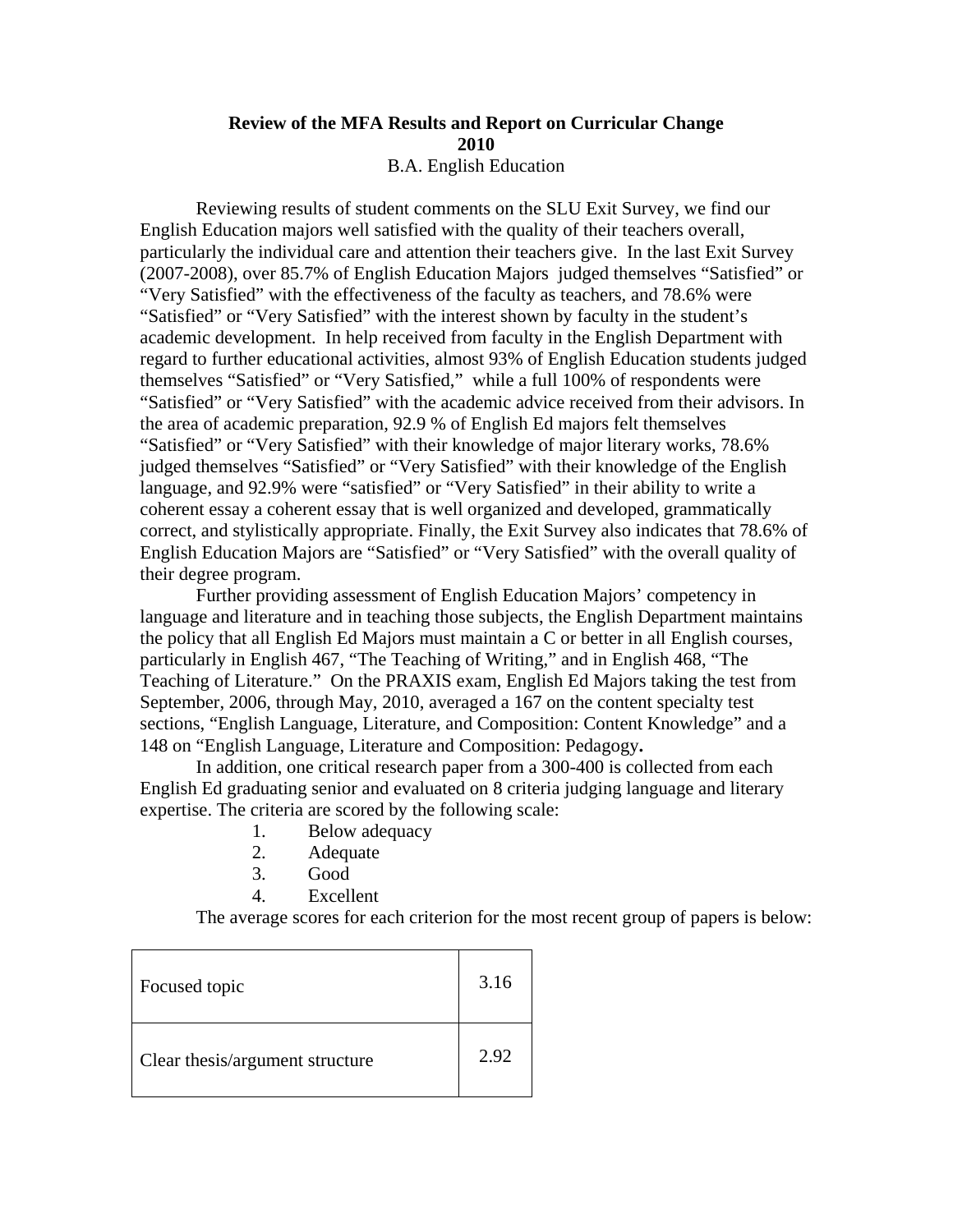| Organization: development, transition,<br>coherence, supporting evidence                                             | 3.08 |
|----------------------------------------------------------------------------------------------------------------------|------|
| Sense of Audience                                                                                                    | 3.17 |
| Valid interpretation of primary text                                                                                 | 3.08 |
| Correct incorporation of secondary<br>sources / Use of MLA Doc. (for LAS<br>Majors, of a formal documentation style) | 2.17 |
| Sentence Sophistication / Effective use<br>of voice and diction                                                      | 2.42 |
| Mechanics / Grammatical correctness                                                                                  | 2.17 |

English Ed students greatly improved in every area from our last paper evaluation in 2008, exceeding our goal of 2.0 in every criteria of evaluation. Obviously, our plan of adjusting our classes to better emphasize correct research process and documentation, more mature writing style, and grammatical correctness has borne fruit. In the area of scholarly research and criticism, the department continues to require a thorough knowledge of research and MLA documentation format beginning in English 102. Critical papers and/or research papers are required at every level of the major courses, and these are also evaluated for correct use of MLA documentation. Extra faculty attention to students' mastering these skills indicates success..

In the required bibliography course (Library Science 102), our English Ed majors excelled, demonstrating their research/library skills. Of the 18 students who earned their degrees in the fall 2009 or spring 2010 semesters, 16 students earned an A in Library Science, so 94% of our students earned an A or B, in LS 102, also demonstrating research competency**.** In the exit survey, 92.9% of English Ed majors judged themselves Satisfied or Very Satisfied in their knowledge of how to use library resources, especially in the field of English**.** 

Improving our English Education majors' global awareness and multicultural knowledge, not only do several of our courses address multi-cultural literature, but also our faculty encourages students to take advantage of the several Study Abroad programs offered by SLU which will provide valuable real-life encounters with the places and people inspiring our literary studies to add to research and classroom experience. On**e**  faculty member in our department leads a study abroad trip focusing on cultural awareness, language, and literature. A full 35.7% of our English Ed majors participated in study abroad/student exchange programs and felt "Satisfied" or "Very Satisfied" with